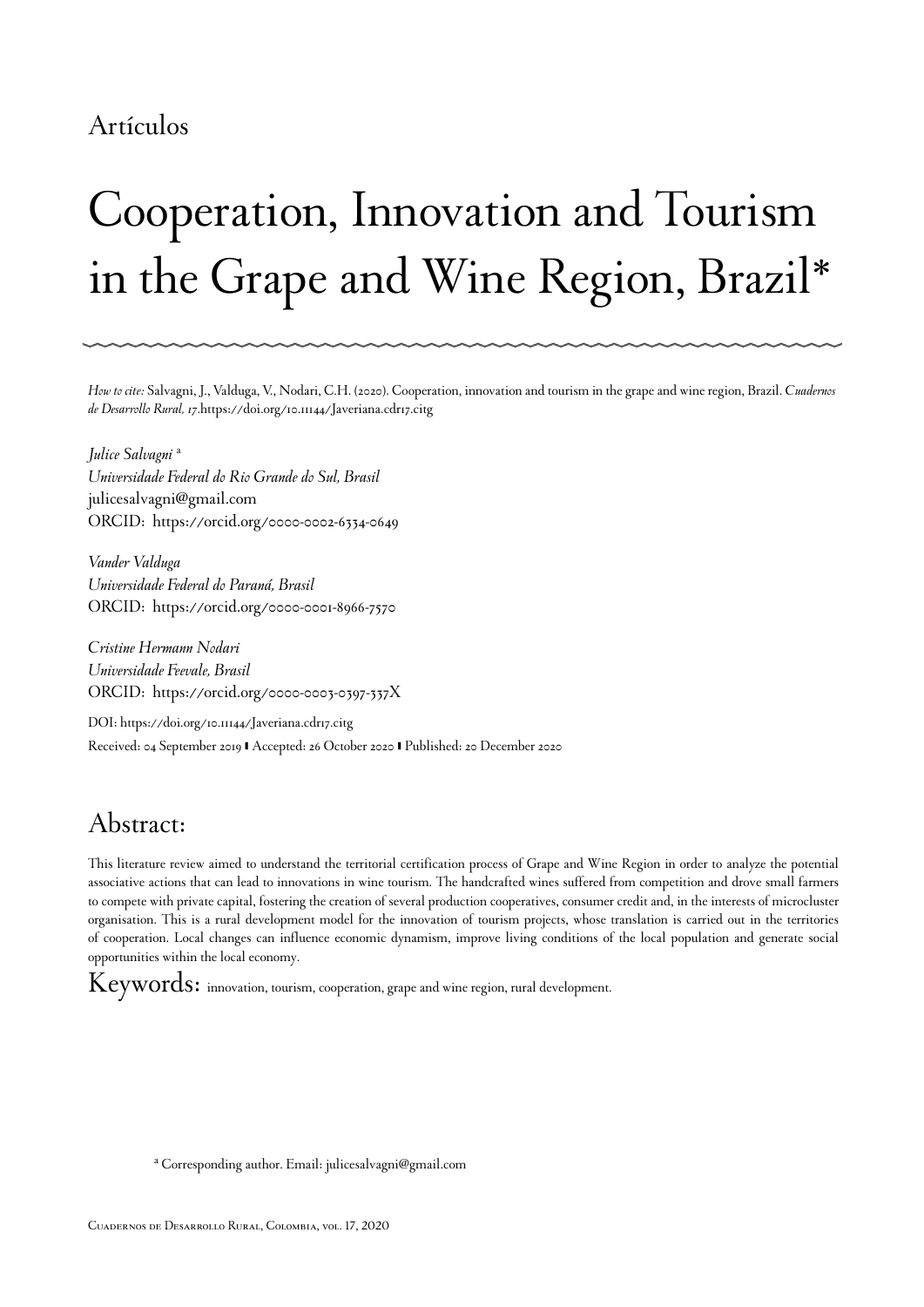### Cooperación, innovación y turismo en la región vitícola y vinícola de Brasil

#### Resumen:

Esta revisión de la literatura se hizo con el objetivo de entender el proceso de certificación territorial de la Región Vitivinícola para analizar las posibles acciones asociativas que pueden conducir a innovaciones en el turismo vinícola. Los vinos artesanales sufrieron con la competencia y eso llevó a los pequeños vinicultores a competir con el capital privado, promover la creación de varias cooperativas de producción, crédito al consumidor y la organización de microgrupos. Este es un modelo de desarrollo rural para la innovación en proyectos de turismo, que se traducen en territorios de cooperación. Los cambios locales pueden influir en el dinamismo económico, mejoran las condiciones de vida de la población local y generan oportunidades sociales dentro de la economía local.

 $\text {Palabras } \text {clave: }$  innovación, turismo, cooperación, región vitivinícola, desarrollo rural.

### Introduction

This article develops, through a bibliographical review, a historical analysis of the Grape and Wine Region as a tourist arrangement for innovation created from the associativist' actions among the local producers. To do so, initially a selection of the main authors was made and unveiled some historical aspects of the Grape and Wine Region ([Giron, 1987,](#page-11-0) [1996,](#page-11-1) [2009;](#page-11-2) [Ribeiro, 2002;](#page-13-0) [Valduga, 2011](#page-13-1)), which emphasizes aspects of cooperativism in the viticultural production in the region of Serra Gaúcha. In addition, these premises are complemented with updated data from documents related to tourism in the Grape and Wine Region ([Atuaserra, 2016](#page-10-0); [Aprovale, 2016](#page-10-1); [Ibravin,](#page-12-0) [2016](#page-12-0)). Finally, these elements are analized in the light of teories that deal with some aspects related to associativism ([Chanial and Laville, 2009](#page-11-3); [Fischer e Tiriba, 2009b](#page-11-4)) as an innovation possibility thanks to the tourism. In other words, in the search for the consolidation of another economy based on cooperation and hospitality, especially in its commercial domain [\(Lashley and Morrison, 2000\)](#page-12-1), which can serve as a vector for local development ([Balestrin](#page-10-2) [and Verschoore, 2008;](#page-10-2) [Rigo, 2006;](#page-13-2) [Thomazi, 2006\)](#page-13-3) for the advantages of geographic agglomeration ([Hall, 2013](#page-11-5)).

It was identified that the studies that deal with cooperative relations in winemaking ([Giron, 1987](#page-11-0), [1996](#page-11-1), [2009;](#page-11-2) [Ribeiro, 2002;](#page-13-0) [Valduga, 2011;](#page-13-1) [Tonini and Lavandoski, 2011\)](#page-13-4) do not contemplate new development perspectives focused on innovation and do not establish communication with the aspects of hospitality and tourism. This paper therefore seeks a theoretical approach for advancing the analysis of this context.

The Grape and Wine Region comprises 37 municipalities linked to the Serra Nordeste's Tourism Association (Atuaserra), a regional tourism governmental body linked to the Ministry of Tourism and responsible for implementing state actions at the extent of regional tourism. It is a nuanced region founded by European Italian immigration of the late 19th century, which landed in various regions of Brazil, South America and other continents, an immigration process aimed at populating the vacant lands of the Brazilian Empire, exporting a poor population group of Europe, producing food for the emerging Brazilian urban centers and gaining respect from European nations, since in Brazil the workers were black slaves and there was a lot of prejudice ([Giron, 1996\)](#page-11-1). This ethnic array of Italian origin is the region of these 37 municipalities that have in their regional viticulture differential in Brazil with aspects of hospitality and private tourism. The wine industry in this region is the product of cultural vectors brought from Italy to Brazil by these immigrants, added to state contributions that aimed to create territorial ties of this population with the new space ([Valduga, 2014\)](#page-14-1).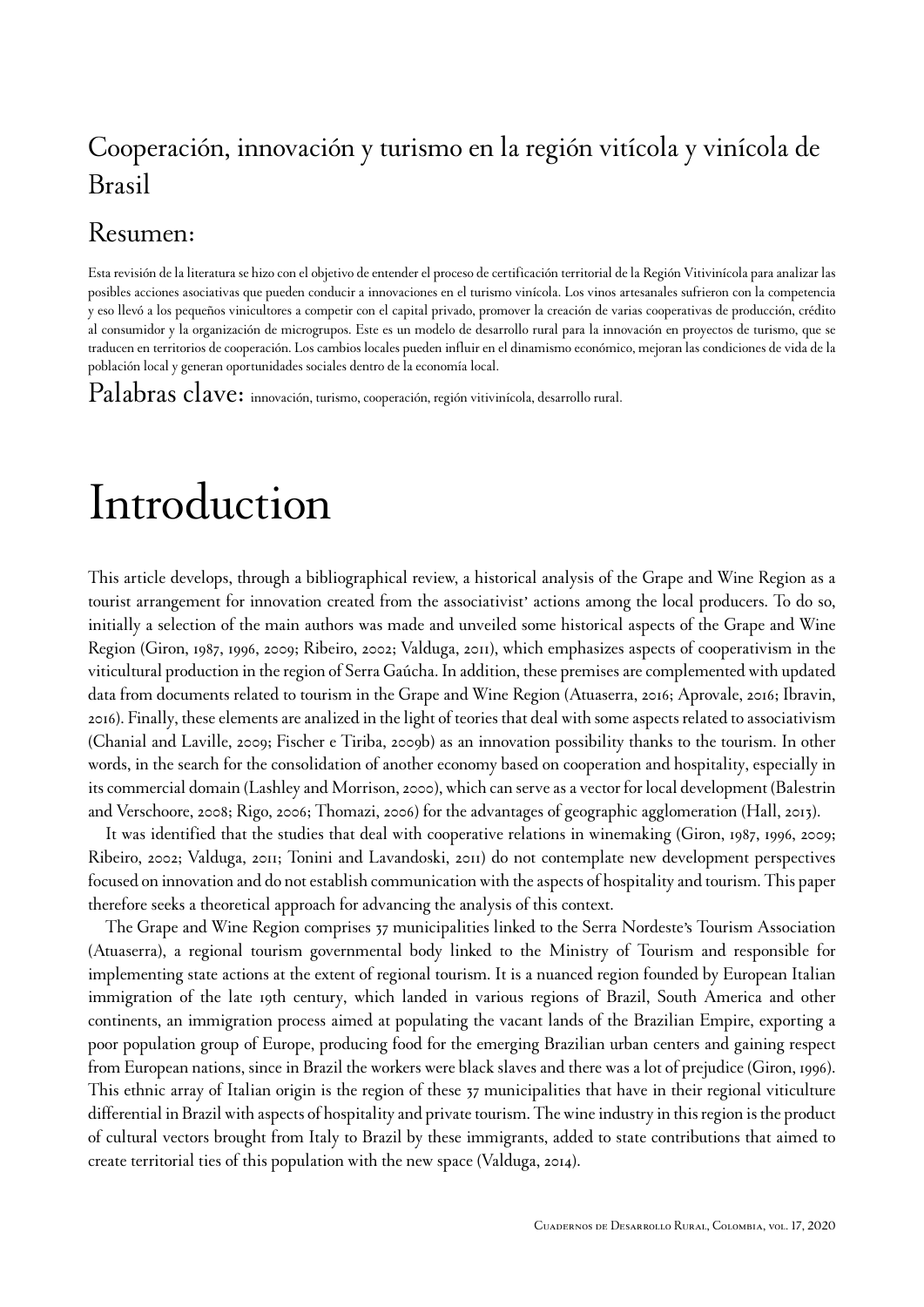Geografically, this immigration occupied the slope of the plateau of Rio Grande do Sul and gave rise to a society different from the Brazilian one of that time, that is to say, small property with free labor based on the family work and polyculture ([Giron, 1996;](#page-11-1) [Ribeiro, 2002\)](#page-13-0). The colonial system provided the division of lands into leagues, which, in turn, were divided into average plots of 24 to 30 hectares. This land structure was the matrix of territorial occupation in the referred colonies. The other regions of the State of Rio Grande do Sul have a more recent winemaking industry and are not part of the scope of this study.

Throughout the adaptation process, reterritorialization and regional capitalist insertion, several organisational actions were implemented since the first decades of the 20th century. These actions included the development of agricultural cooperatives, especially wineries, strongly supported by the state apparatus of the time, and many of these cooperatives are still active ([Giron, 1987](#page-11-0), [1996](#page-11-1); [Ribeiro, 2002\)](#page-13-0). This fact is relevant to highlight the associative perspective prevailing in the region, that was organized to favor the equal division of land when the immigrants arrived. Then, this analysis allows us to see that the democratic attempt by the state to divide the land promotes the associative arrangements that end up consolidating in the region a Grape and Wine industry as na innovation brand, both in tourism and in hospitality.

This article seeks to promote a discussion about the interaction of concepts of associativism relationships and innovation so as to understand hospitality and tourism in the Grape and Wine region. It is understood that the analysis of the local activity organization, in the sense of the appropriation of specific associative actions in a delimited tourist region, can give rise to guidelines to spread the local development, generating new changes, which means innovation. This study does not intend to identify the impact of local economic development in relation to tourism with indicators and indices, but to unfold it theoretically. Therefore, based on the literature review and the theoretical assumptions made herein, this research seeks to foster future interventions to be applied to the context.

# Development in the grape and wine region: factors of change in hospitality and tourism

Different perspectives of hospitality coexist in the literature, highlighting the aspects that focus their studies on morality and ethics [\(Shyrock, 2012\)](#page-13-5) and on cultural, domestic and commercial domains [\(Lashley and Morrison,](#page-12-1) [2000\)](#page-12-1), with their own specificities and coexisting in different spaces and times. The cultural domain takes into account the social contexts where hospitality occurs, with social forces, belief systems, and relationships with food and beverage production and consumption [\(Lashley et al., 2007\)](#page-12-2). The domestic domain relates to the provision of food, beverages and lodging in the homes and the obligations between guests and host; and the commercial one refers to the provision of hospitality as an economic activity that provides food, drink and lodging in exchange for money, whose objective is to create surplus value. The focus of the studies, as the authors point out, has been the commercial domain. However, they warn on the influence of the domains on the concrete experiences of hospitality that must be considered, so the different perspectives can not be excluded ([Lashley, 2008\)](#page-12-3). At the same time, [Shyrock \(2012\)](#page-13-5) suggests that it is the hospitality industry as well as government bodies through immigration controls and policies that take on the role of caring for the temporary foreign travelers out of the domestic space.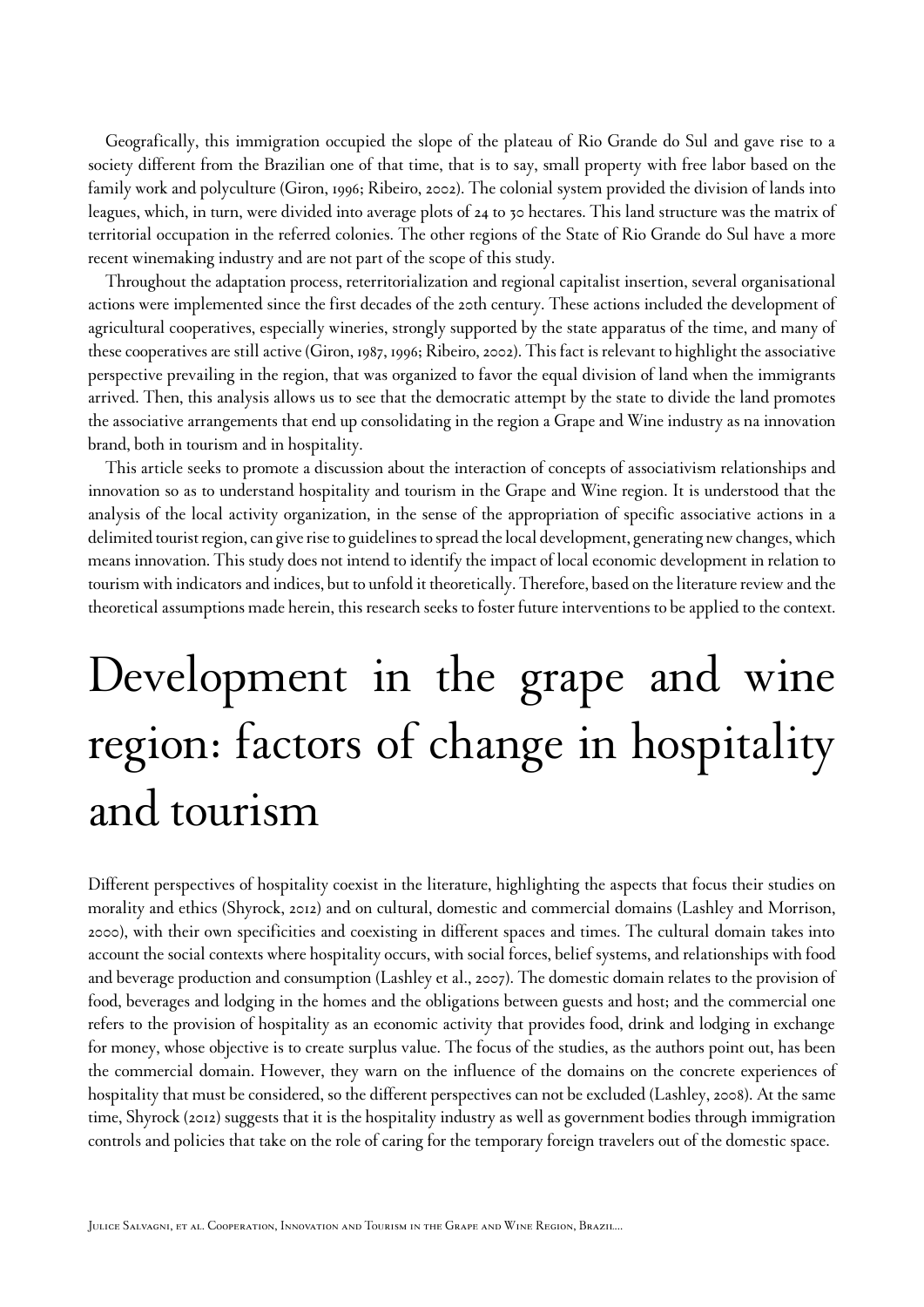In this context, a central concern should be the coexistence with the stranger in times of great mobilities, such as mass migration, xenophobia, forced and voluntary repatriations and a scenario of continuous growth of tourism in almost all contexts. The places and their daily and banal spaces can take on a leading role as places of refuge and significance, of everyday practices identified with collectivities, as are the wine regions, today present in practically all continents and with a common practice, that of wine tourism.

This work joins the Linch (2017) approach, a daily perspective of hospitality — "mundane welcome"; where small daily actions can be expressive in the sense of welcoming, such as giving space to a stranger on the side on a bus, offering a coffee or even cooperate so that everyday trivialities has a cozy design. The Grapes and Wines Regions have historically fostered the transformation of everyday spaces, mainly by the central element of this analysis, cooperation and its most evident result, wine tourism.

Wine tourism becomes a consolidated practice in most of the world's wine regions, either in traditional or European countries, or emerging, as in Latin America and Asia. A wide range of publications have tried to understand this phenomenon focusing on different aspects such as the evolutionary point of view in wine regions ([Alonso et al., 2008](#page-10-3); [Alonso and Liu, 2011](#page-10-4), [2012](#page-10-5); [Valduga, 2014](#page-14-1)); under the perspective of enotouristic itineraries, tourism planning and image of tourist destinations ([Fuller, 1997;](#page-11-6) [Getz, 2000](#page-11-7); [Williams, 2001](#page-14-2); [Bruwer, 2003;](#page-10-6) [Sanders,](#page-13-6) [2004](#page-13-6)) and from the perspective of demand and marketing in wine tourism ([Leiper and Carlsen, 1998](#page-12-4); [Getz](#page-11-8) *et al*[., 1999;](#page-11-8) Hall *et al*[., 2004](#page-11-9); [Brown and Getz, 2005](#page-10-7); [Bruwer and Alant, 2009;](#page-10-8) [Simeon and Sayeed, 2011](#page-13-7); [Marzo](#page-12-5) [Navarro and Pedraja Iglesias, 2012;](#page-12-5) [Quadri-Felitti and Fiore, 2012;](#page-13-8) [Silva, 2016\)](#page-13-9). Another aspect that emerged is the experiential studies, based on the so-called Experience Economics of [Pine II and Gilmore \(1999\),](#page-12-6) which goes against the emotional side of planning tourism experiences, sensations, innovation and creativity [\(Ali-Knight and](#page-10-9) [Carlsen, 2003](#page-10-9); Carini *et al*., 2005), and Caroline (2005), [Nowak and Newton \(2006\)](#page-12-7), [Roberts and Sparks \(2006\)](#page-13-10), [Asero and Patti \(2009\),](#page-10-10) [Tonini and Lavandoski \(2011\).](#page-13-4)

In the literature on wine tourism, an important gap to explore is the relationship between wine and hospitality. Few studies exist and are mostly limited to local experiences of wine tourism, organisation of host spaces or business relations. Among them, [Telfer \(2001,](#page-13-11) [2000\)](#page-13-12), for example, provides a framework of strategic alliances between food, wine and hospitality producers, their operations, suppliers and distributors in the Niagara region. [Ben Dewald](#page-11-10) [\(2008\)](#page-11-10) unveiled the positive influence of the sommelier's role in restaurants on wine consumption and [Wargenau](#page-14-3) [and Che \(2006\)](#page-14-3) explored the positive trade relationships established between local wineries and tour operators on the Southwestern Michigan Wine Trail. In this sense, a study based on the reality of cooperation can provide new analytical possibilities, especially from the daily perspective.

From the early times of the Italian immigrant-settlement in the Grape and Wine region, the wine took on a regional role as a product, due to the cultural/religious influence of this mass of immigrants as well as the state technical contribution in fostering the activity by setting up experimental viticulture stations, importing grapevine seedlings and importing technicians who would train these immigrant settlers. By 1885, the wine had already become the main economic product in this region and merited the state's attention. Since the formation of the first regional urban elite, which built the first private wineries, the wines of the artisanal "colonists" began to face significant competition, and it was necessary to organise the farmers so as to compete with the private capital that was getting established [\(Valduga, 2011\)](#page-13-1).

Thus, according to [Giron \(1987, p. 282\)](#page-11-0), it was around 1910 that the wine-growing cooperative movement began, which eventually increased the production to another scale, reaching 90 million liters in 1918, according to [Gobbato](#page-11-11) [\(1922\)](#page-11-11). [Giron \(1987\)](#page-11-0) points out that the organisation of wine cooperatives was the work of Italian immigrants, not a cooperative movement by the state, which has had other initiatives before, with German immigrants. However, the organisation in cooperatives did not happen by chance; it was a consequence from a crisis in the rural communities caused by the commercial dependence on the Italian settlers in relation to the urban merchants of wines and other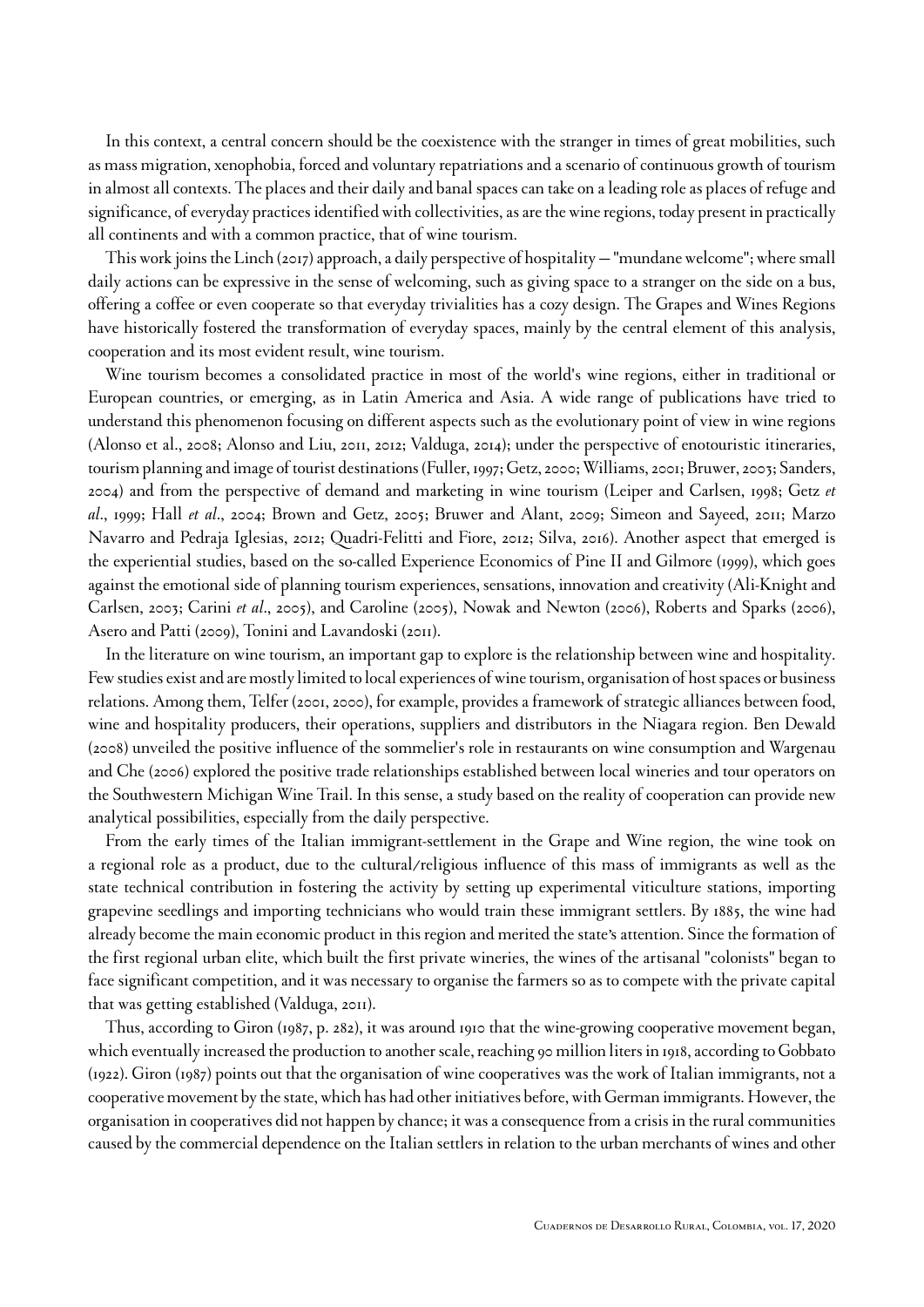products. Between 1911 and 1913, 16 wine cooperatives were founded in the region, and in a second period, between 1929 and 1964, another 59 were created, among production, consumption and credit cooperatives [\(Giron, 2009\)](#page-11-2).

At the same time, it was necessary to show the production and export it to other markets, and, in this sense, a series of agricultural events planned by both the State and the municipalities of the region assumed a central role. According to [Atuaserra](#page-10-0) (2016), in 1950 the Grape and Wine Region assumed relative independence on its development and on its geographical order, entering in the modern capitalist mode of production through the solidarity organisation and the establishment of local networks. According to [Ibravin \(2016\),](#page-12-0) currently 600 industries produce fine wines in the region, and one in four wineries (about 150) operates in the wine tourism sector. The annual production of the region is around 74 million kilos of grapes and 48 million liters of fine wines. The municipalities of Bento Gonçalves and Garibaldi are the largest producers of grapes and fine wines in the region. The investments in the enotouristic sector have considered to update the researches aimed at the identification, shaping and innovation of local attractions and the formatting of scripts and marketing strategies.

Another element of regional importance came from the certification of wine production with Indication of Source and Denomination of Origin, being both granted to Vale dos Vinhedos, a micro-region within the Grape and WineRegionthat comprises some part of the municipalities of Bento Gonçalves, Garibaldi and Monte Belo do Sul, covering an area of about 85 km². This certification, a pioneer in Brazil, came from the productive organisation of some wineries in the mid-1990s, resulting in the creation of the Association of Fine Wine Producers of the Vinhedos Valley (Aprovale). Parallel to the certification, Vale dos Vinhedos became the main destination of wine tourism in Brazil, receiving in 2015 about 400,000 people, according to [Aprovale \(2016\)](#page-10-1). In the wake of the Vale dos Vinhedos certification, other microregions organized and obtained their certifications, such as Pinto Bandeira, Monte Belo do Sul and Farroupilha, each with its specific products.

This certification matrix allowed Brazil to evolve in its production based on their territorial strengths, and currently the country holds certifications for coffee, cachaça, meat, among other products [\(INPI,](#page-12-8) 2016). These denominations are shown as a way of fostering the association of rural workers so that they can cope with the big multinational corporations that establish competition for the same products, that is, the way of facing the competition in broader markets, under a dominant structure. And it ends up being the very dynamic of associative cooperation, even for these small farmers to have more security for an investment perspective in the face of the unstable condition of the market in the capitalism.

Afterall this, it can be verified that the social and economic organisation has adapted to the land matrix, based on small ownership and the need to add value to the production, either through cooperatives or through innovation, in this case represented by the establishment of the territorial certifications of the wine production and the coexistence with the cooperatives and associations, both public and private. The regional tourism is based on this model of production, and the proximity to the direct marketing of production allows an economic reproduction of the short chain while the consumer feedback allows the entrepreneurs to establish a virtuous circle of innovation from the new demands.

That said, the bias of associative action in the work of viticulture carries the conditions of support for regional tourism, since the region is being taken over by multinational firms of investors that are not linked to the local culture. These elements represented by the exchange of knowledge in the form of labor practices related to the rural space create interactions between the subjects beyond the economic perspective that comes from the seminal conception of the presuppositions of the innovation originating from a capitalist system [\(Schumpeter, 1997\)](#page-13-13). These are grounded by collective needs through participation, cooperation and associativism, generating lasting solutions to the context, which is close to "social" innovations ([Hamalainen and Heiscala, 2007](#page-11-12)). This conjuncture highlights the importance of elucidating these different concepts for the consolidation of the Grape and Wine Region as a reference for innovation in the region's tourism.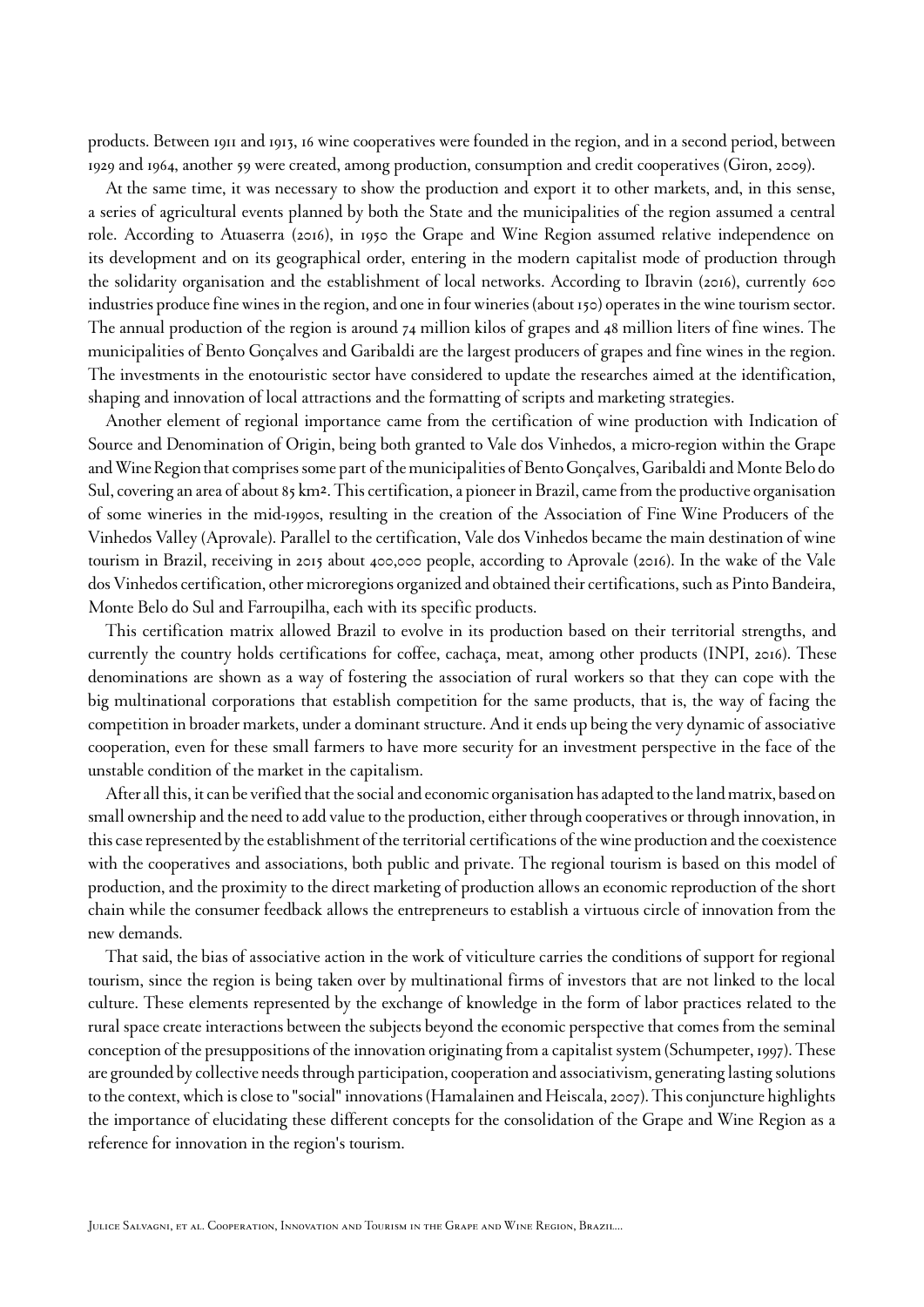Wine carries a symbolic and cultural meaning that no other agricultural product does. Its ties to the production territories catalyze the heritage role, making wine a vector for turning the rural spaces into heritage places. Tourism endorses this function from the perspective of tourists in their communication role ([Lazzarotti, 2003\)](#page-12-9). At the same time, wine is an element of social identity for the individuals that inhabit the lived space ([Frémont, 1999](#page-11-13)). The feeling of belonging to a place, so dear to hospitality, finds in the wine one of its main elements within the wine regions, and the so-called "Old World" is full of examples —a special one being the French discourse on terroir ([Pitte, 1999](#page-12-10)) and its social, cultural and political nuances. In this context, wine also has the ability to combine the domains of hospitality, both domestic and commercial, as explicitly stated by [Lashley and Morrison \(2000\)](#page-12-1), since it is the element that can be further spent as it is offered or used to honor someone, and it is shared in essence ([Certeau](#page-11-14) *et al*.3, 2002).

### Work and associativism in viticulture

It is understood that the associative appropriation of rural work is anchored to the knowledge produced from cooperation networks, formerly imprinted in urban spaces but, that under this approach, allows for a broader analytical scope of the research object.

Even if the current situation remains marked by the capitalist socioeconomic relations and the consequent intensification of the individualist ideology ([Velho, 2008\)](#page-14-4), founded by the very subjectivation of social experiences, there are spaces shere collective action materializes relations of solidarity. These territories of cooperation, therefore, preserve the integration of the local inhabitants through the demand to keep the working associations alive. Each rural cooperative shares an agenda of activities carried out at a local or national level with the purpose to keep active the spaces for preserving the ideals of cooperation and ecological products, which is traced back to the cultural identity of the Italian immigrant unavoidable approximations. Therefore, each cooperative has its system of work, although fairs and events are held together, especially with the purpose of integrating different products in the market. Before these associative links exist, workers narrate the prevalence of a conventional and individual production, although barter, understood as the exchange of products between them, is an old practice of their communities.

With the advent of the associative relations established in these cooperative enterprises (and among different cooperatives), we begin to observe the phenomenon of labor exploitation awareness and, as a consequence, the extension of the criticism to the individualizing perspective, whose proposal focuses on the individual and noncollective gains. It should be noted that these associativism relationships, many of them centenarians, arise from the pressure that rural workers suffered as compared to other non-cooperative companies in the region. Thus, the innovation in work processes is implemented precisely as the association of rural workforce to survive amidst of the advent of business by external investors, as observed in the viticulture industry.

This way, the self-management is understood as the practice of associativist companies (cooperatives and associations) in which the autonomy is developed by a set of values and social experiences of a democratic nature ([Nahas, 2011](#page-12-11)). This model maintains the decision-making power of the company diluted among all the associates, who will have to collectively address the demands. Moreover, the production logic of these cooperatives is associated and "founded on the collective ownership of the means of production, on the collective management of the labor process and on the equal distribution of the fruits of labor" ([Fischer and Tiriba, 2009a, p. 20\)](#page-11-15), which includes thinking about the profit sharing, for example.

Therefore, it is possible for the local community to share an ontological sense of security because of the rooted relations of solidarity, which not only ensure more security for trade negotiations but also support workers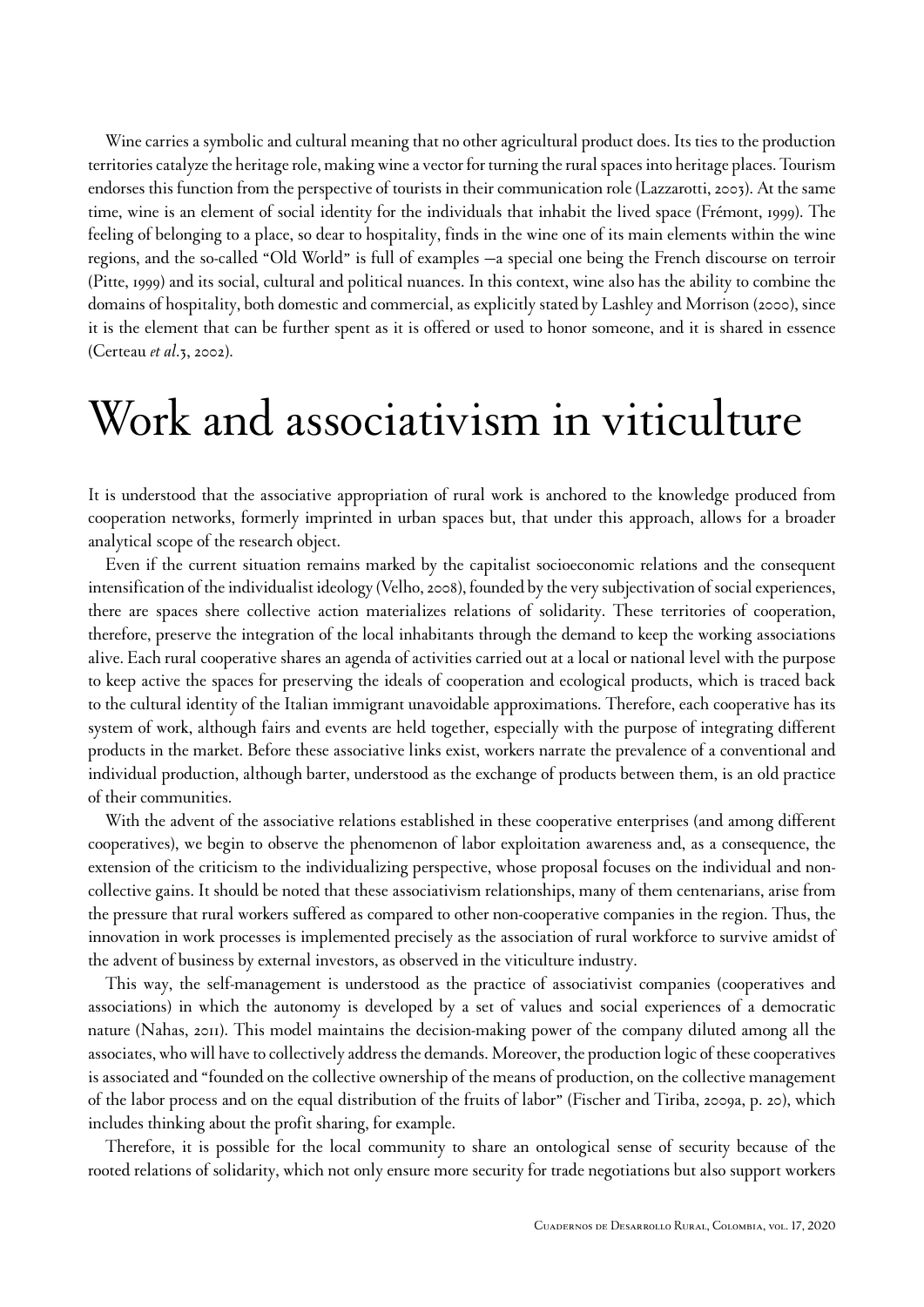in crisis situations. In this sense, the subjectivities of labor relations that invariably produce some degree of sociopsychological suffering must be welcomed when lived collectively..

This business structure created and preserved by the association and self-management bias not only enhances the marketing possibilities of small producers, but is also capable of leadint to the integration of different members of the community, serving as a stage for the debate about the most varied local demands —such as the creation of health care centers, schools, roads, sanitation, etc— which are taken collectively to the representatives of the municipality.

There is evidence that the "associativism participation would be compatible with the active production of political apathy, through, for example, an apolitical civic etiquette, collectively elaborated" ([Kerstenetzky, 2003, p.](#page-12-12) [131\)](#page-12-12). It is due to the fact that the forms of cooperation can not compensate for all the effects of social inequalities, even if they are vigorously present in the society, since there are characteristics inherent to the State policy that are, at best, within the current model, allied with the dominant neoliberal economy. So, even if there are "merits of associativism, especially in terms of sociability" ([Kerstenetzky, 2003, p. 132](#page-12-12)), these are far from being, in essence, unrelated to the chain of commodity production.

In any case, in addition to the real gains for cooperative producers from a financial point of view, and the flexibilization of working modes in relation to traditional capitalist corporations (with a wage link), there is a construction of knowledge, senses, feelings and values proper to the associativism arrangements. What is at stake, therefore, is "a complex struggle of those who live from work, in a class society, affirming work as the central experience of human formation" [\(Franzoi and Fischer, 2009, p. 48\)](#page-11-16).

Therefore, the associativism action is "driven by the feeling that the defense of a common good presupposes the collective action" ([Chanial and Laville, 2009, p. 21\)](#page-11-3). What is rooted in local social groups is the result of associativism in favor of constructing better and more collaborative spaces (real and subjective) that improve their standard of living. In this sense, the rural communities studied have both a material and immaterial heritage that they inherited from their ancestors. The materiality is in the structure of the companies, where the work is gathered, produced and organized for sale. Whereas the immateriality is in the learning consolidated in the events, meetings and training practices for the cooperative and ecological work.

It is argued, therefore, that the associativism social experiences of the workers are able to create a collective sense of security through the social representations existing in these practices. On the psycho-sociology side, the theory of social representations reflects "on how individuals, groups, social subjects construct their knowledge from their social, cultural, etc., instruction, on the one hand, and on the other, how society becomes known and builds that knowledge with individuals" ([Arruda, 2002, p. 128\)](#page-10-11). Thus, social representations "become capable of influencing the behavior of the individual participant of a collectivity" [\(Moscovici, 2007, p. 40\)](#page-12-13), in this case, becoming more associativist and linked to ecological causes, among others, due to the work actions he or she experiences. In other words, social representations are a way to build collaborative learning.

On the one hand, the concept of cooperation can be linked to the socialization of the worker under the conditions of capitalist production. In other words, to the control of labor [\(Harvey, 2009](#page-12-14)) when it is used to serve the capital, for example, in the sense of persuasion of workers to perform certain tasks for the benefit of the working group. In another sense employed in this study, cooperation "indicates the collective action of individuals in order to spontaneously or deliberately share the work necessary for the production of social life" [\(Jesus and Tiriba, 2009,](#page-12-15) [p. 80](#page-12-15)).

On the other hand, this same idea of survival by the by cooperative workers is precisely what will lead to the emergence of individualization in traditional economies. For personal reasons and particular interests that overlap the group, the subjects may "infringe" the cooperation model in order to ensure their survival on an individual basis. A clear example of this reversed process of cooperation-survival occurs in the midst of the precariousness of job vacancies or even coexistence with unemployment. To ensure their livelihood (survival), the subject may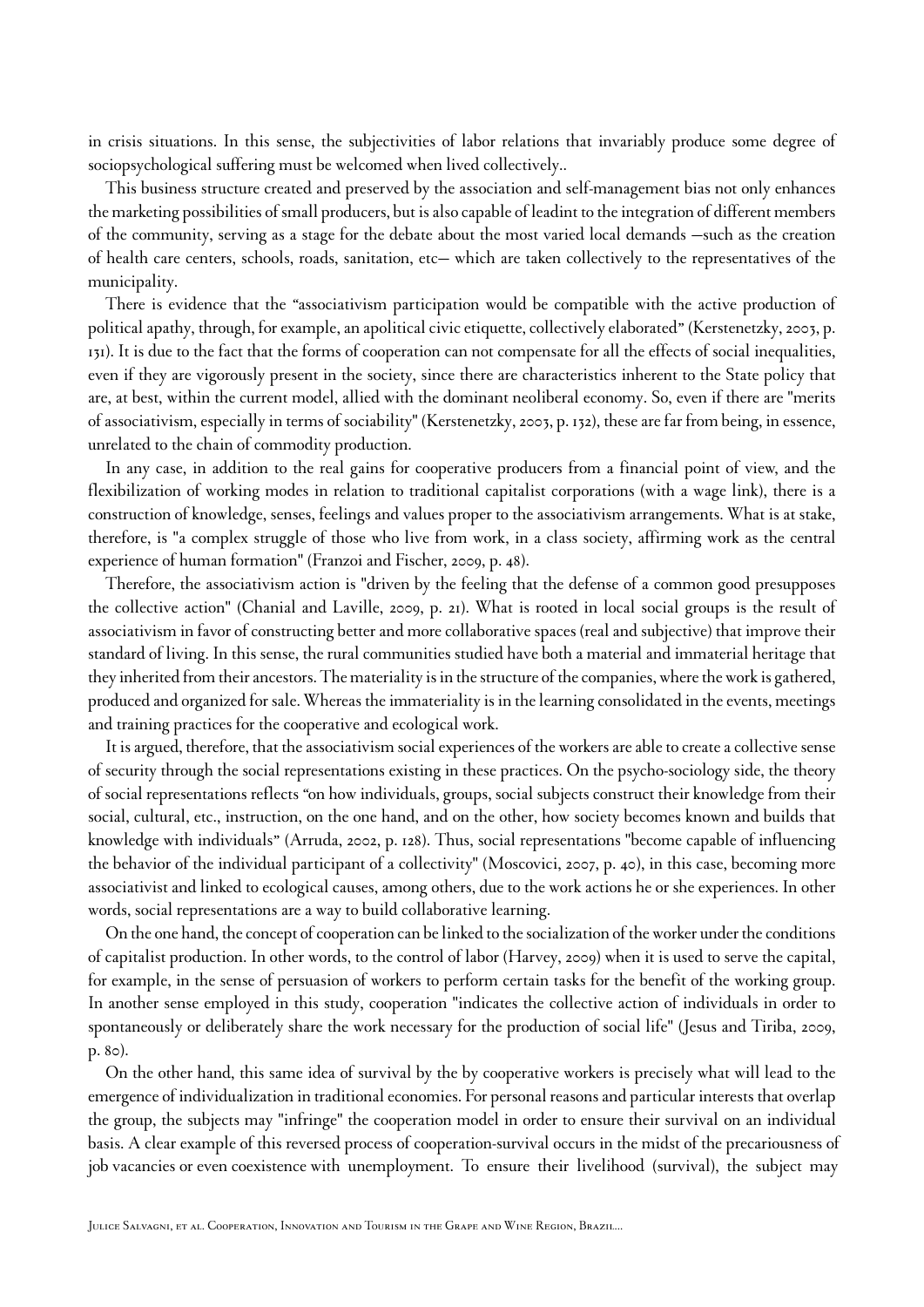boycott the work of others, in order to stand out in the group, even if in a backward path. These points must be observed, therefore, in the expansion of empirical work, since participating in an associativist and self-managed company does not mean that individualism has been completely overcome.

The cooperative work can become one of the great weapons to bear the whole set of risks that the very notion of contemporaneity entails. It is noted, however, that these descriptions of individualism are not far from the reality of rural workers, who see their routines permeated by a subjectivated construction of this highly rooted historical and cultural process. And this cooperation, when it is not voluntary, may be created and developed by social relations ([Jesus and Tiriba, 2009, p. 84](#page-12-15)).

The social force of the rural worker, in the case of the associativism for self-managed work, has a vast repertoire of benefits to the social life in the locale, besides easing the forms of production, the exchange of machines and tools for the cultivation of raw material, the organisation of means of marketing the products, etc. Therefore, "unlike a competition, in which one worker or group of workers tries to maximize their advantages to the detriment of others, cooperation presupposes the coordination of the collective effort to achieve common objectives" ([Jesus and](#page-12-15) [Tiriba, 2009, p. 81](#page-12-15)). Thus, for the moment, it is possible to emphasize that the self-manageable arrangements must be shown as a possibility for the survival of the familiar farmer in a reality of agroindustrial domination.

## Innovation as an alternative to local development

It is understood that the richness of the innovation processes is in the collaborative development, in the socialization and use of knowledge in a more intensive way and in the exchange of information by different actors, in a determined local, regional and national context. In this sense, according to [Buarque \(2002\)](#page-11-17), the local development corresponds to an endogenous process of local change, which leads to economic dynamism and to the improvement in the quality of life of the population, in small territorial units and human groups, as observed in this research regarding the association of the work among rural wine and grape producers. To be consistent and cyclic, the local development must mobilize and exploit the local potential and contribute to increase social opportunities and the viability and competitiveness of the local economy and, hence, to innovation. In this sense, the rural tourism perspective becomes a viable and especially important alternative for economically disadvantaged regions, since it combines a new tourist demand with the need for alternatives to economic reproduction of the family farmers.

Innovation has become quite prominent in the literature as a source of competitive advantage in different loci of analysis. Innovation consists in a process of developing new technologies, products, processes and even new arrangements that guarantee a differentiated dynamics to the economic and social results. Tidd *et al*[. \(2005\)](#page-13-14) point out that the innovation itself and the innovation processes are not characterized as simple and punctual, as a sequence of activities, but as a complex and recursive process that occurs in cycles of variation determining a constantly dynamic nature.

[Thomazi \(2006, p. 37\)](#page-13-3) argues that, "in the field of tourism, the productive chain is related to the structure that directly or indirectly participates in the organisation of the product (good or service). In this case, the simplest allusion is related to the tourism and technical supply involved [...] in the productive chains that originate from the local productive arrangements, showing interdependence, interactions, relationships, advantages of location and specialization", that is, a reference to the idea of clusters developed by different authors, from the seminal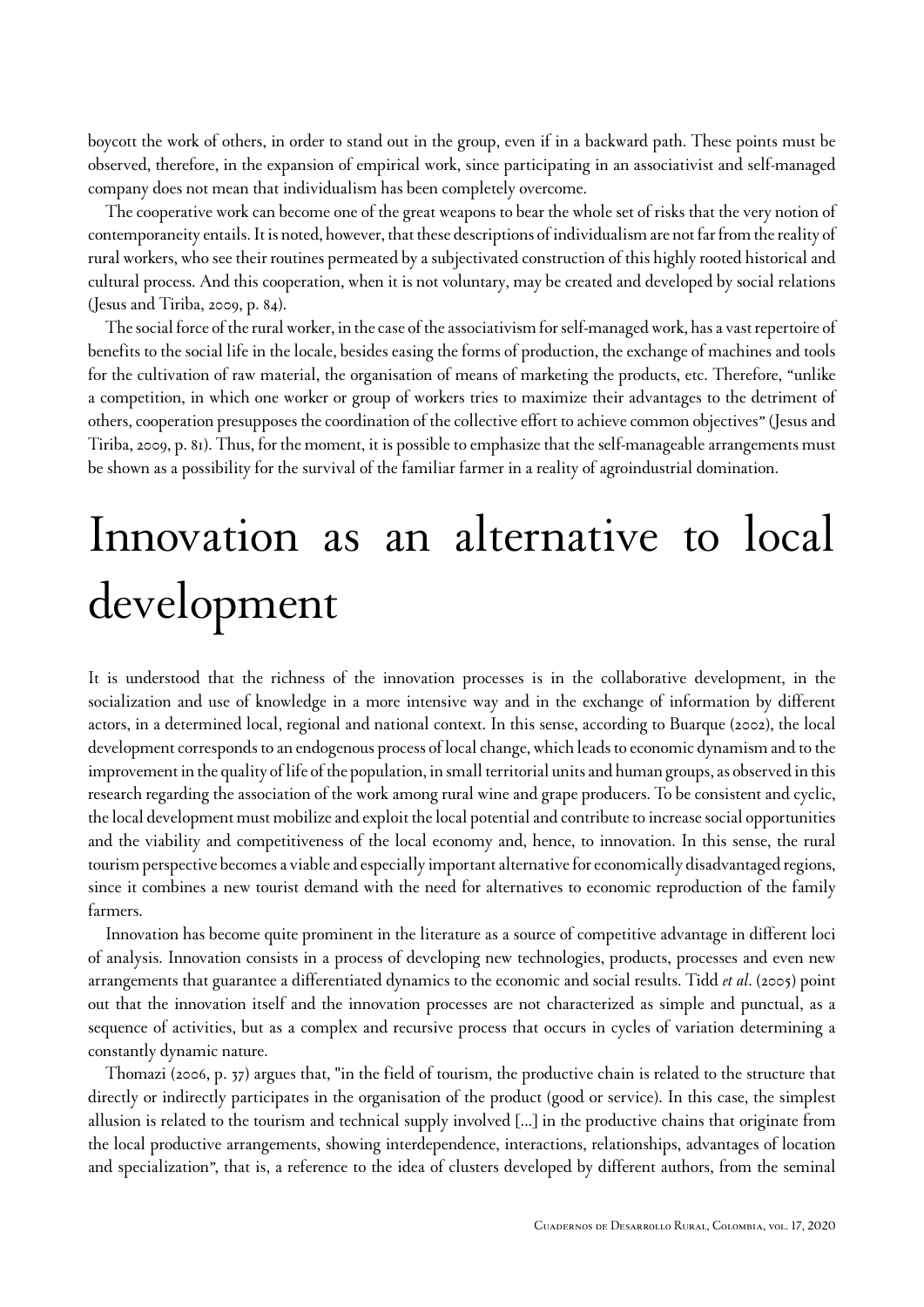assumptions of [Porter](#page-12-16) (1999) and how they influence innovation. [\(Tristão et al., 2013](#page-13-15); [Lai et al., 2014](#page-12-17)). Through the cluster concept it is possible to identify that the tourism product interacts with the local base, be it physical and social, allowing joint actions of interrelated businesses, with great potential for the creation of arrangements organizational, collaboratively and cooperatively.

The organisation of entrepreneurs in arrangements is an important source of lasting advantages, especially when these arise from productive and innovative capacities. However, not all groupings point to this path. The dynamics of the associativism arrangements is not limited to the presence of a number of small businesses operating at certain levels of spatial proximity; the great difficulty is the cooperative competition, where the climate of distrust is often identified in the network. Another difficulty is the search for a full and ideal situation in order to achieve common results.

The biggest challenge these groups face is often the scarce resources to invest in advertising and publicity because the established partnerships do not provide resources for this purpose. This process often delays the progress of actions, thus hindering the marketing process of a product aiming to achieve competitiveness through cooperative actions.

As the huge revenue generated by tourism is undeniable, which translates into foreign exchange and income for all countries and regions that take advantage of the existing potential, it is up to all those who, in one or another, have the potential, to develop this tourism phenomenon in their municipalities through social responsibility, aiming at achieving well-being, supporting the citizens, preserving the environment and culture. Tylor's concept of culture, which is *any complex that includes knowledge, beliefs, art, morals, laws, customs or any other capacity or habits acquired by man as a member of a society*, is prevailing in the adaptation of the approach of cultural tourism, because when seeking other cultures as a tourist attraction, what motivates poeple is the diversity in art, customs, habits, and beliefs [\(Laraia, 2009](#page-12-18)).

[Ribeiro \(2006\),](#page-13-16) based on Lévi-Strauss, considers cultural diversity a heritage, a source of inexhaustible wealth of humanity. And it is this cultural diversity that the tourist also seeks through gastronomy, which is undoubtedly the portrait of the diverse cultures that have settled there. This gastronomic heritage in this grape and wine region is part of the concept of intangible heritage that UNESCO introduced in 1997, which aims to protect and disseminate "collective works that emanate from a culture and are based on tradition" ([Schlüter, 2003](#page-13-17)).

The guarantee of relationships in associativism is marked by social mechanisms tha imply basic rules of relationship. An essential point in this management process is that the profits generated jointly by the companies be distributed in the most egalitarian way possible, since, with regard to coordination, the ownership of the association belongs to all involved, without any of them owning individually any quota or shares in the organisation. The idea is to make explicit the rights and duties of each member, preserving their individuality and, at the same time, seeking the commitment of those involved. It is necessary to create a balance in the performance of associativism, to avoid any kind of privilege or imbalances among associates ([Balestrin and Verschoore, 2008](#page-10-2)).

The togethernessand trust between the social actors involved are fundamental to the success of the associativism, because if everyone depends on each other, then any distrust will bring about local problems. The local governance, the same that [Beni \(2006\)](#page-10-12) relates to decision-makers,is preponderant for conducting activities in associativism. The agent's action, according to [Beni \(2006, p. 64\)](#page-10-12) "will promote the social mobilization necessary for the sustainability of the social and territorial space". In this sense, it is possible to verify a network environment organized for technical and scientific contributions of different actors that "will foment and support this process of interaction and integration between the community and public and private entities, promoting participatory territorial management and rescuing the history of many processes" ([Beni, 2006, p. 64\)](#page-10-12). Therefore, it is fundamental that this local governance be composed of social actors from all layers of the social fabric.

Although with many difficulties in the sense of a party bond, is remarkable the change in attitudes of the political actors in the process; they are obliged to grant spaces to their opponents for the common good. Tourism should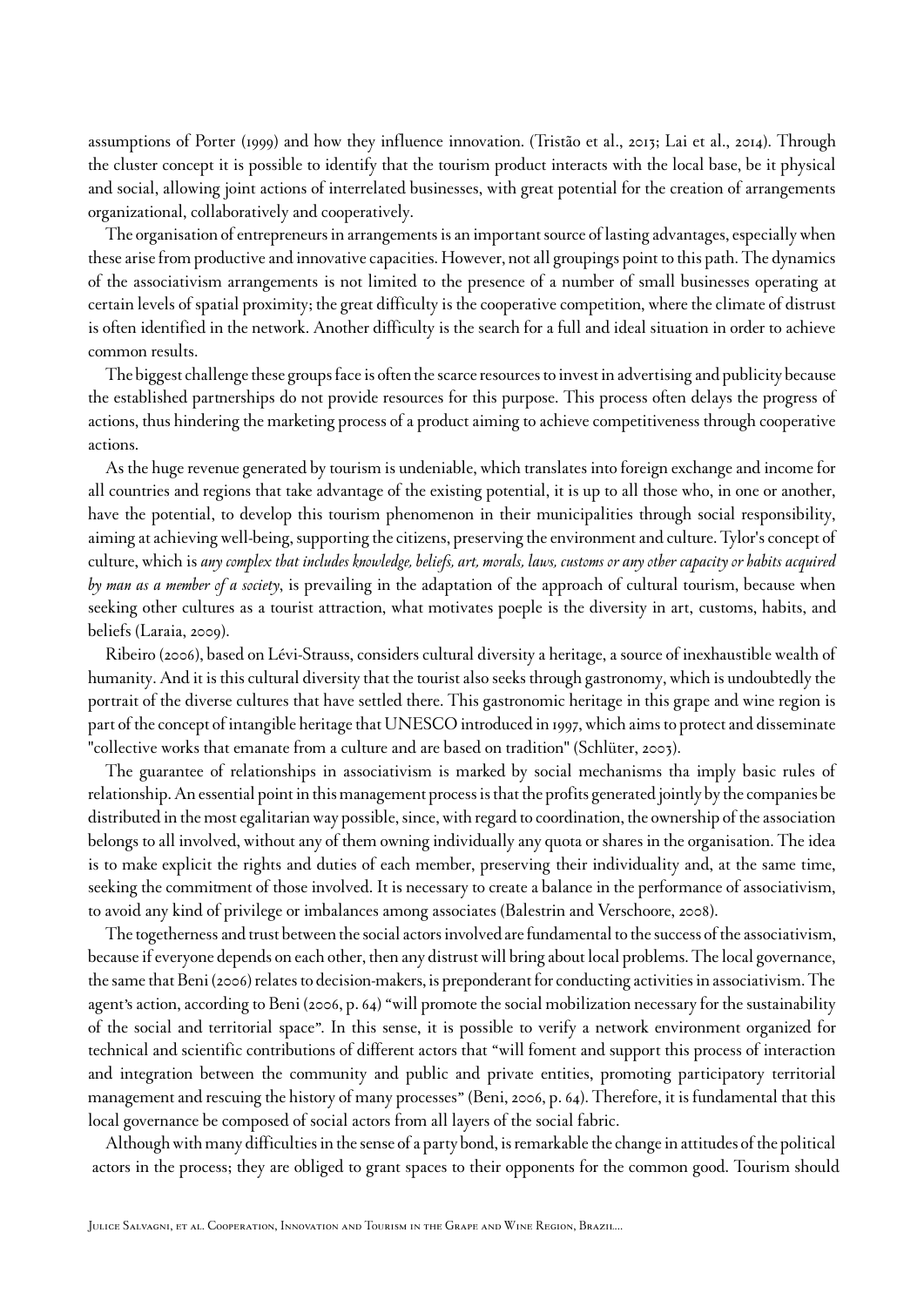be analyzed in a broad way, since besides the economic and financial repercussions, easily to see, tourism involves political, cultural and environmental aspects, becoming a complex task the evaluation of its effects, mainly due to its multidisciplinary nature.

It is also observed that the result (innovation) from the development of the Grape and Wine Region was to minimize the economic discrepancies taking advantage of latent and inherent opportunities of the rural work. However, agreeing with [Cajaiba-Santana \(2014\),](#page-11-18) it is understood that the key in the analysis, therefore, is to understand how these actors are organized around the practice within this dynamic of change and consequent transformation of the context.

### Conclusion

The Grape and Wine Region assumed its role of regional protagonism anchored in the assumptions of cooperation and competition in the first three decades of the 20th century. The state contribution was evident at the moment of establishing the territorial domain of wine in a complex and extensive process of reterritorialization of a mass of deterritorialized immigrants. Economic conflicts of an individual and collective order made up the scenario experienced in the relations between private capital, farmers and cooperativism. The emergence of the association of cultural and territorial elements under the pretext of tourism allowed the reproduction of the "territory of wine" and its practices since the first half of the 20th century and has expanded its scope in other areas such as the cycles of territorial certifications of production, even though in the current context, viticulture is always among the 4th and 5th economies of these municipalities. Therefore, the demarcation of the grape and wine regions has contributed to the promotion of tourism strategies aimed at generating income for family farmers. Cooperation can be identified as an important route to innovation, namely the creation of other possibilities of insertion into the local economy, since in this environment there is a flow of people, information and materials that enables them to favor, through the sum of efforts, the creation of new products. Although tourism, especially in relation to public policies, is still poorly promoted in rural areas.

Similarly, we identified a symbiosis between the fields of hospitality set out by [Lashley \(2008\),](#page-12-3) i.e., you can not decontextualise commercial hospitality of cultural and domestic perspectives, because the reality of everyday life takes place in the daily space [\(Lynch, 2017](#page-12-19)). If cooperation practices do not take into account the established social reality, hospitality and tourism practices would certainly not have been perpetuated, since regional wine tourism has been significant for at least 70 years.

Thus, associativism alternatives have not been able to cope with the potentially deleterious effects of agribusiness, neither with the large corporations established in the Grape and Wine Region. However, the gains produced by cooperation are significant. This analysis suggests that associativism actions greatly avoid the precariousness of the rural worker, who, based on the gains derived from self-managed enterprises, is able to assure a certain autonomy to his work and generate better living conditions.

Emphasis is put on the absence of effective and continuous tourism projects from public initiatives, since a minority of these workers were able to consolidate their position in the agroindustry. The merit of the development of the Grape and Wine Region, therefore, is in the associativism action. This aspect, on the one hand, translates into an advance of cooperative forms of work, which differ significantly from informal, unsafe and deregulated work often associated with the field activity. On the other hand, the aforementioned absence of public policies to supplement these obsolete processes, without discharacterizing the work of the peasants, is shown as a demand to be considered.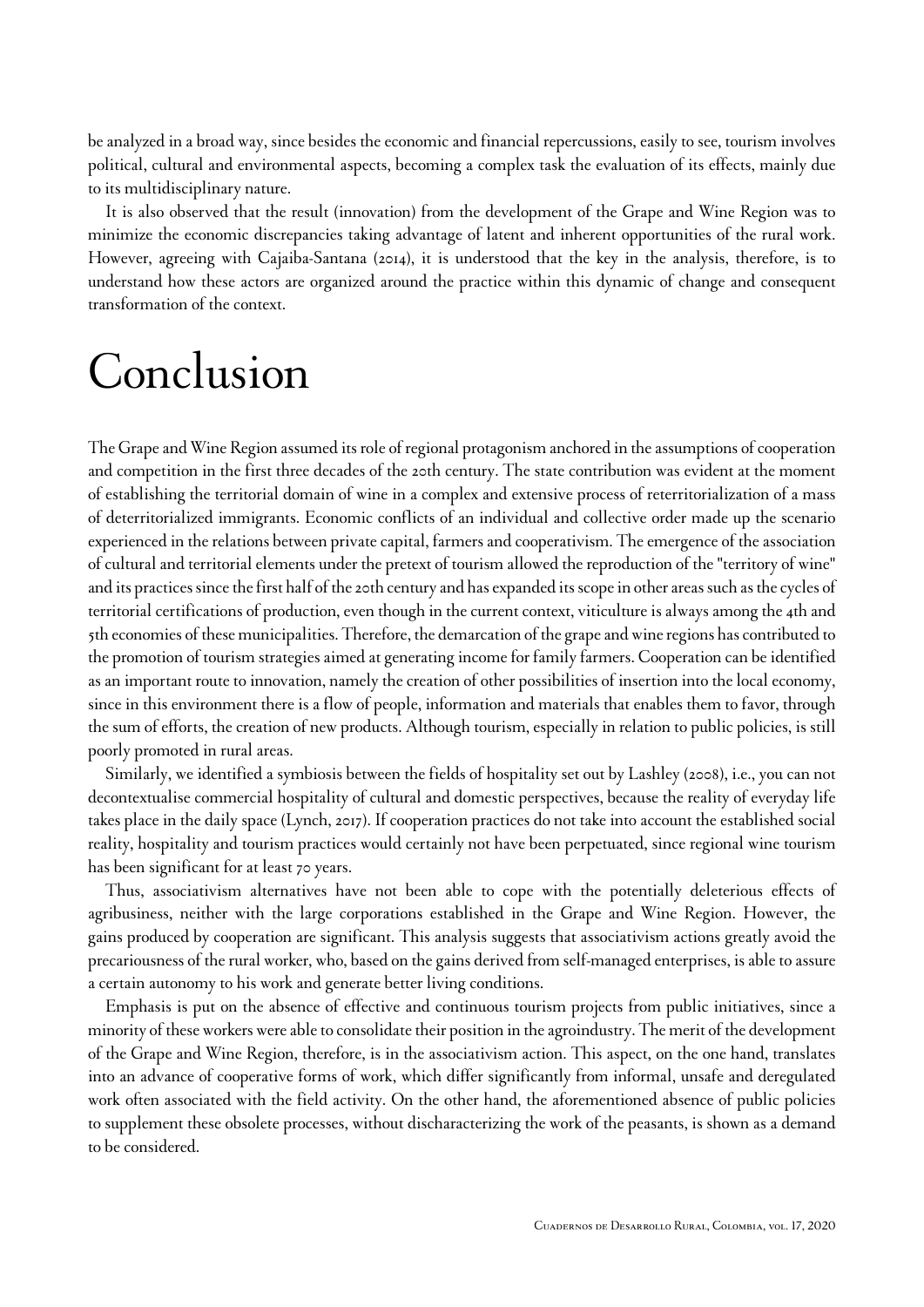An important point, however, is the latent concern about the future of the cománies, as the new generations suggest to not maintain the same link with rural production and tourism as their predecessors. This fact makes necessary to explore in future projects how the knowledge involved in collective actions is being conveyed, from its technical dimension to the practical understanding of the forms of associativism with its multiple facets and challenges.

In the course of these associativism actions, it should be noted that different competitive dimensions point to this organisational "form" as an effective alternative to local evolution. Especially relevant are the systemic and systematic learning aspects of these relationships and innovations, which can be generated in the specific environment they are embedded in. The role of associativism, as an information diffuser mechanism and facilitator of knowledge socialization, becomes significant in the context of changes, since innovation activities are often the result of intense interaction in joint knowledge of different entities as a promoter and accelerator of local development.

#### References

- <span id="page-10-9"></span>Ali-Knight, J. & Carlsen, J. (2003). An exploration of the use of 'extraordinary' experiences in wine tourism. In L. Lockshin, C. Rungie (Eds.), *Proceedings of the International Colloquium in Wine Marketing* (pp. 01-08). Wine Marketing Group. University of South Australia.
- <span id="page-10-4"></span>Alonso, A. D. & Liu, Y. (2011). The potential for marrying local gastronomy and wine: the case of the fortunate islands*. International Journal of Hospitality Management, 30*, 974-981.<https://doi.org/10.1016/j.ijhm.2011.02.005>
- <span id="page-10-5"></span>Alonso, A. D., & Liu, Y. (2012). The challenges of the Canary Islands wine sector and its implications: a longitudinal study. *Pasos, Revista de Turismo y Patrimonio, 10*(3), 345-355. [https://doi.org/10.25145/j.pasos.2012](https://doi.org/10.25145/j.pasos.2012.10.040) [.10.040](https://doi.org/10.25145/j.pasos.2012.10.040)
- <span id="page-10-3"></span>Alonso, A. D., Sheridan, L., & Scherres, P. (2008). Importance of tasting room for Canary Islands' wineries. *British Food Journal, 110*(10): 977-988.<https://doi.org/10.1108/00070700810906606>
- <span id="page-10-1"></span>Aprovale. (2016). Associação de Produtores do Vale dos Vinhedos. [Publicación en blog] Vale dos vinhedos. Recuperado el 5 de julio de 2016 de [https://valedosvinhedos.wordpress.com/tag/aprovale/](https://valedosvinhedos.wordpress.com/tag/aprovale)
- <span id="page-10-11"></span>Arruda, Â. (2002). Teoria das representações sociais e teorias de gênero [Theory of social representations and theories of gender]. *Cadernos de pesquisa, 117*(127), 127-147. [https://doi.org/10.1590/S0100-15742002000300007.](https://doi.org/10.1590/S0100-15742002000300007)
- <span id="page-10-10"></span>Asero, V. & Patti, S. (2009). *From wine production to wine tourism experience: the case of Italy*. Amercian Association of Wine Economists [AAWE]. Working. Paper 52.
- <span id="page-10-0"></span>Atuaserra. (2016). Associação de Turismo da Serra Nordeste RS. *Serra Gaúcha*. Recuperado el 13 de agosto de 2016 de<http://www.serragaucha.com>
- <span id="page-10-2"></span>Balestrin, A. & Verschoore, J. R. (2008). *Redes de cooperação empresarial: estratégias de gestão na nova economia* [*Business cooperation networks: management strategies in the new economy*]. Bookman.
- <span id="page-10-12"></span>Beni, M. (2006). *Política e Planejamento de Turismo no Brasil .Tourism Policy and Planning in Brazil*]. Aleph.
- <span id="page-10-7"></span>Brown, G. & Getz, D. (2005). Linking wine preferences to the choice of wine tourism destinations. *Journal of Travel Research, 43*(3), 266–276. <https://doi.org/10.1177/0047287504272027>
- <span id="page-10-6"></span>Bruwer, J. (2003). South African wine routes: some perspectives on the wine tourism industry's structural dimensions and wine tourism product. *Tourism Management, 24*(4), 423-435. [https://doi.org/10.1016/S0261-51](https://doi.org/10.1016/S0261-5177(02)00105-X) [77\(02\)00105-X](https://doi.org/10.1016/S0261-5177(02)00105-X)
- <span id="page-10-8"></span>Bruwer, J. & Alant, K. (2009). The hedonic nature of wine tourism consumption: an experiential view. *International Journal of Wine Business Research, 21*(3), 235-257. <https://doi.org/10.1108/17511060910985962>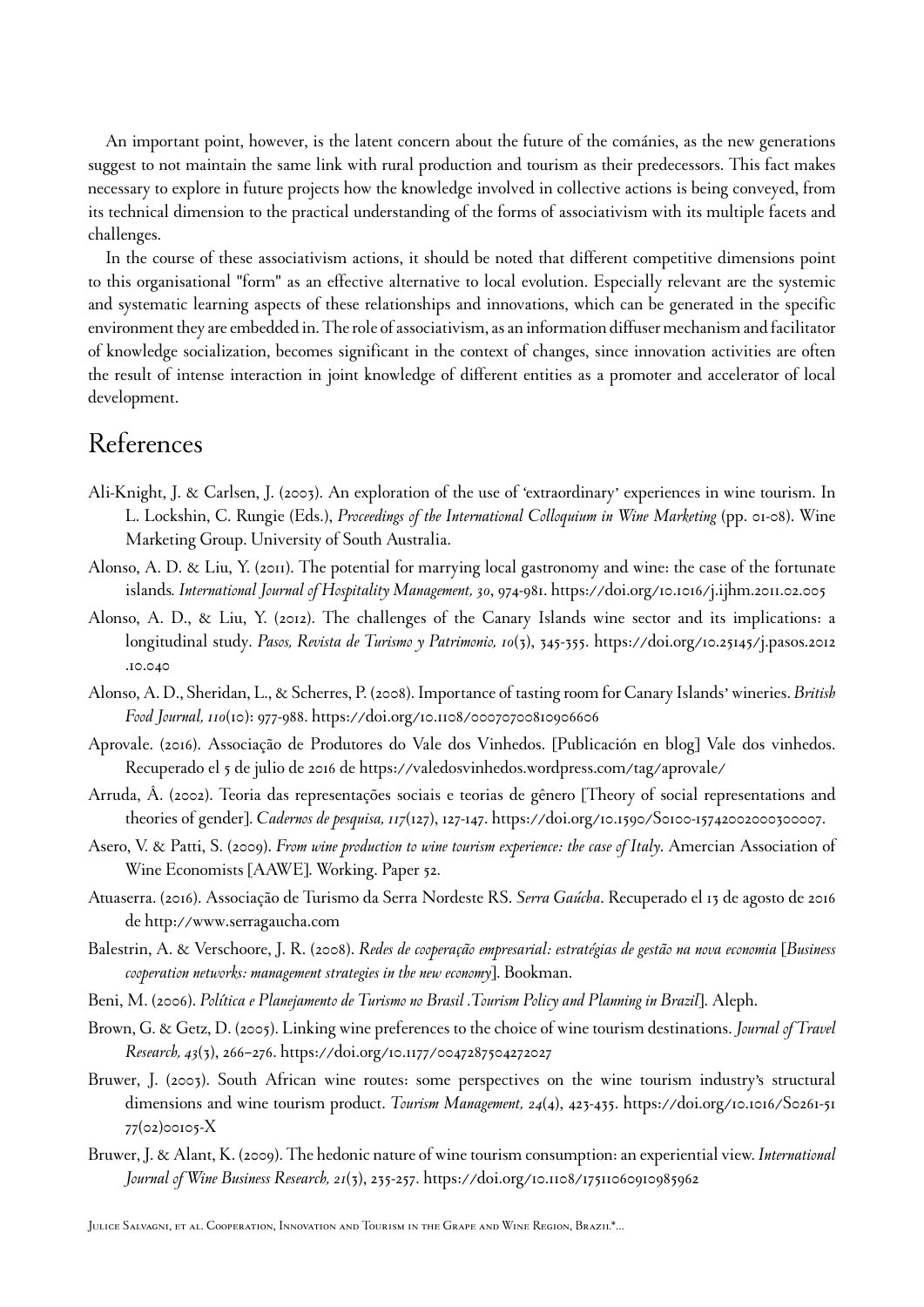- <span id="page-11-17"></span>Buarque, C. (2002). Ignacy Sachs: o professor humanista para o século XXI. In I. Sachs (Ed.), *Caminhos para o desenvolvimento sustentável* (pp. 11-28). 3. ed. Garamond.
- <span id="page-11-18"></span>Cajaiba-Santana, G. (2014). Social innovation: Moving the field forward. A conceptual framework. *Technological Forecasting and Social Change, 82*(1), p. 42-51.<https://doi.org/10.1016/j.techfore.2013.05.008>

<span id="page-11-14"></span>Certeau, M. de, Giard, L., & Mayol, P. (2002). A invençâo do cotidiano: morar e cozinhar. 2da edición. Vozes.

- <span id="page-11-3"></span>Chanial, P., & Laville, J. L. (2009). Associativismo [Associativismo]. In A. Cattani (Org), *Dicionário Internacional da Outra Economia* (pp. 21-25). Almedina.
- <span id="page-11-10"></span>Dewald, B. (2008). The role of the sommeliers and their influence on US restaurant wine sales. *International Journal of Wine Business Research, 20*(2), 111-123. <https://doi.org/10.1108/17511060810883740>
- <span id="page-11-15"></span>Fischer, M., & Tiriba, L. (2009a). Saberes do Trabalho Associado [Associated Work Knowledge]. In A. Cattani (Org), *Dicionário internacional da outra economia* (pp. 293-298).Almedina.
- <span id="page-11-4"></span>Fischer, M.; & Tiriba, L. (2009b). De olho no conhecimento "encarnado" sobre trabalho associado e autogestão [With an eye to the "incarnate" knowledge of associated work and self-management]. *Educação Unisinos, 13*(3), 201-210. <https://www.redalyc.org/articulo.oa?id=449644450003>
- <span id="page-11-13"></span>Fre#mont, A. (1999). *La re#gion: espace ve#cu*. Flammarion.
- <span id="page-11-6"></span>Fuller, P. (1997). Value adding the regional wine experience. *Australian e New Zealand Wine Industry Journal, 12*(1), 35-39. [https://winetitles.com.au/wvj/articles/wine-industry-journal-volume-12-no-1-1997/value-adding-the-r](https://winetitles.com.au/wvj/articles/wine-industry-journal-volume-12-no-1-1997/value-adding-the-regional-wine-experience) [egional-wine-experience](https://winetitles.com.au/wvj/articles/wine-industry-journal-volume-12-no-1-1997/value-adding-the-regional-wine-experience)/
- <span id="page-11-16"></span>Franzoi, N., & Fischer, M. (2009). Formação humana e Educação Profissional: diálogos possíveis [Human education and vocational education: possible dialogues]. *Educação, Sociedade e Culturas, Porto, Portugal,* (29), 35-51. Acessado em 21/06/16.<https://www.fpce.up.pt/ciie/revistaesc/ESC29/29ClaraFNairaF.pdf>
- <span id="page-11-7"></span>Getz, D. (2000). *Explore Wine Tourism. Management, Development and Destinations*. Cognizant Communication Corporation.
- <span id="page-11-8"></span>Getz, D., Dowling, R., Carlsen, J., & Anderson, D. (1999). Critical success factors for wine tourism. *International Journal of Wine Marketing, 11*(3), 20-43. [https://www.sciencedirect.com/science/article/abs/pii/S02615177040](https://www.sciencedirect.com/science/article/abs/pii/S0261517704001761) [01761](https://www.sciencedirect.com/science/article/abs/pii/S0261517704001761)
- <span id="page-11-0"></span>Giron, L. S. (1987). O cooperativismo vinícola gaúcho: a organizaço inicial [The *gaúcho* wine cooperativism: the initial organization]. In L. A. De Boni (Org.) *A presen*ç*a italiana no Brasil* (pp. 270-290). EST.
- <span id="page-11-1"></span>Giron, L. S. (1996). A imigraçâo italiana no RS: fatores determinantes [The Italian immigration in the RS: determining factors]. In J. H. Dacanal, S. GONZAGA, *Imigr*açâ*o e coloniza*ç*áo* (pp. 47-66). Mercado Aberto.
- <span id="page-11-2"></span>Giron, L. S. (2009). *80 anos de lutas 1929-2009: a Cooperativa Forqueta e o cooperativismo vitivin*í*cola gaúcho*. SESCOOP/ RS.
- <span id="page-11-11"></span>Gobbato, C. (1922). *Manual do viti-vinicultor brasileiro* [*Brazilian viti-winemaker's manual*]. Officinas Graphicas da Escola de Engenharia.
- <span id="page-11-5"></span>Hall, C.M. (2013). Small firms and wine and food tourism in New Zealand: Issues of collaboration, clusters and lifestyles. In: *Small Firms In Tourism: International Perspectives* (pp. 167-181). Elsevier Science.
- <span id="page-11-9"></span>Hall, C. M., Sharples, L., Cambourne, B., & Macionis, N. (Orgs). (2004). *Wine tourism around the world: development, management and market*. Elsevier.
- <span id="page-11-12"></span>Hamalainen, T. J., & Heiscala, R. (2007). *Social Innovations, Institutional Change and Economic Performance*. Edward Elgar.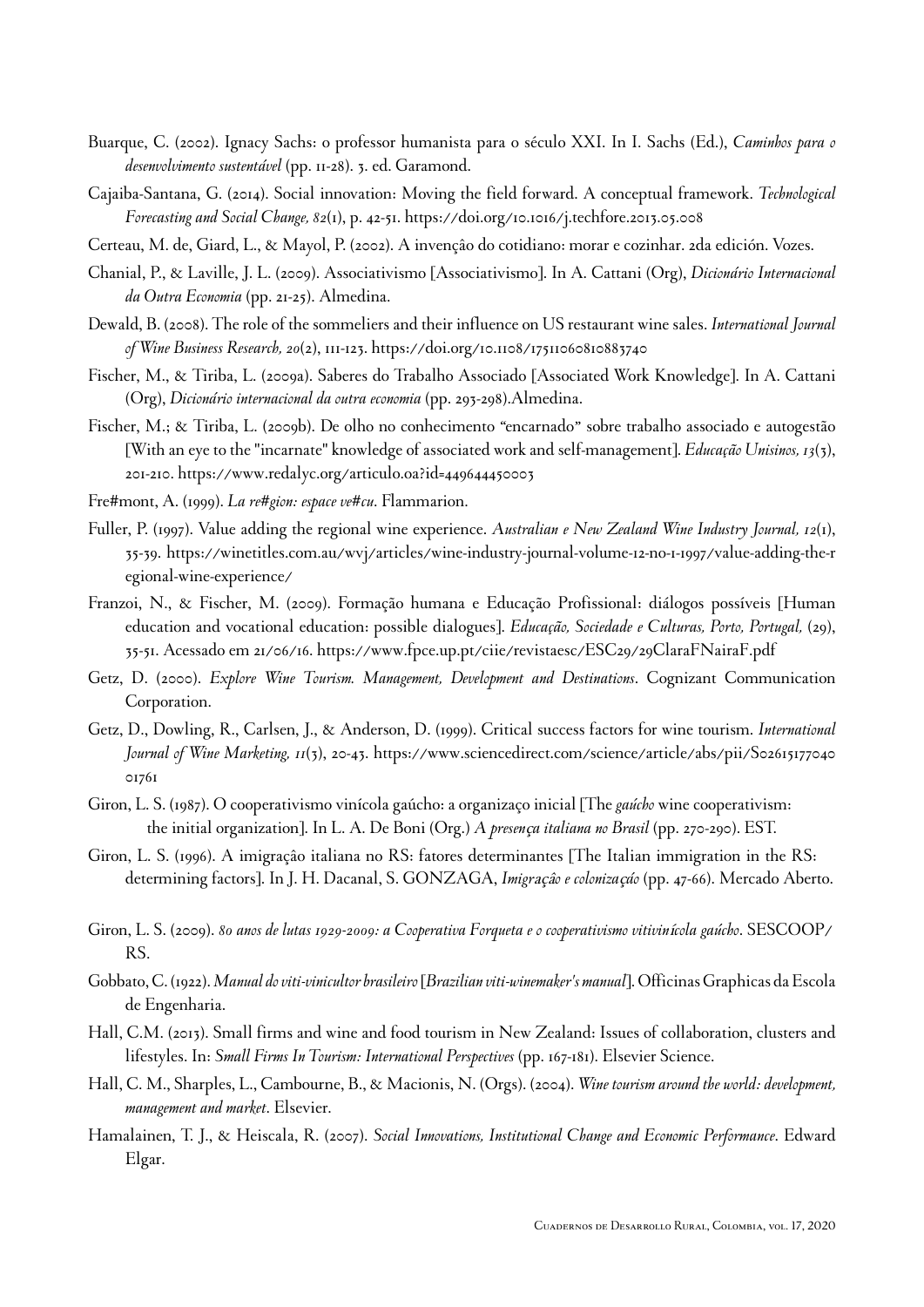<span id="page-12-14"></span>Harvey, D. (2009). *A condição pós-moderna [The postmodern condition]*. Loyola.

- <span id="page-12-4"></span>Leiper, N., & Carlsen, J. (1998). Strategies for winery managers contemplating tourism markets. A case history: What happened to a winery positioned to remain on the fringe? In: R. Dowling, Carlsen, J. (Org.), *Wine Tourism: Perfect Partners. Proceedings of the First Australian Wine Tourism Conference. Margaret River, Western Australia. Bureau of Tourism Research* (pp. 307-309).
- <span id="page-12-0"></span>Ibravin. (2016). Instituto Brasileiro do Vinho. Recuperado el 2 de julio de 2020 de [https://www.ibravin.org.br/D](https://www.ibravin.org.br/Dados-Estatisticos) [ados-Estatisticos](https://www.ibravin.org.br/Dados-Estatisticos)
- <span id="page-12-8"></span>Instituto Nacional da Propriedade Industrial [INPI]. (2016). Pedidos de Indicação Geográfica no Brasil. *Governo do Brasil*. Ministéro da Economia, Instituto Nacional da Propriedade Industrial. Recuperado el 13 de agosto de 2016 de [http://www.inpi.gov.br/menu-servicos/indicacao-geografica/pedidos-de-indicacao-geografica-n](http://www.inpi.gov.br/menu-servicos/indicacao-geografica/pedidos-de-indicacao-geografica-no-brasil) [o-brasil](http://www.inpi.gov.br/menu-servicos/indicacao-geografica/pedidos-de-indicacao-geografica-no-brasil)
- <span id="page-12-15"></span>Jesus, P., & Tiriba, L. (2009). Cooperação [Cooperation]. In A. Cattani (Org), *Dicionário Internacional da Outra Economia* (pp. 80-85). Almedina.
- <span id="page-12-12"></span>Kerstenetzky, C. (2003). Sobre associativismo, desigualdades e democracia [On associativism, inequalities and democracy]. *Revista Brasileira de Ciências Sociais, 18*(53), 131-142. Recuperado el 4 de junio de 2016 de [http://w](http://www.scielo.br/scielo.php?script=sci_arttext&pid=S0102-69092003000300008&lng=en&nrm=iso) [ww.scielo.br/scielo.php?script=sci\\_arttext&pid=S0102-69092003000300008&lng=en&nrm=iso](http://www.scielo.br/scielo.php?script=sci_arttext&pid=S0102-69092003000300008&lng=en&nrm=iso)
- <span id="page-12-17"></span>Lai, Y., Hsu, M. S., Lin, F. J., Chen, H. M., & Lin, Y. H. (2014). The effects of industry cluster knowledge management on innovation performance. *Journal of Business Research, 67*, 734-739. [https://doi.org/10.1016/j.j](https://doi.org/10.1016/j.jbusres.2013.11.036) [busres.2013.11.036](https://doi.org/10.1016/j.jbusres.2013.11.036)
- <span id="page-12-18"></span>Laraia, R. B. (2009). *Cultura. Um conceito antropológico* [*Culture: An anthropological concept*]. Zahar.
- <span id="page-12-3"></span>Lashley, C. (2008). Studying hospitality: insights from social sciences. *Scandinavian Journal of Hospitality and Tourism*, (8), 69-84. <https://doi.org/10.1080/15022250701880745>
- <span id="page-12-2"></span>Lashley, C.; Lynch, P., & Morrison, A. (Eds.), (2007). *Hospitality: a social lens*. Elsevier.
- <span id="page-12-1"></span>Lashley, C.; & Morrison, A. (2000). (Eds.). *In search of hospitality: theoretical perspectives and debates*. Butterworth-Heinemann.
- <span id="page-12-9"></span>Lazzarotti, O. (2003). Tourisme et patrimoine: ad augusta per angustia. *Annales de ge#ographie,112*(629), 91-110. [http](https://doi.org/10.3406/geo.2003.893) [s://doi.org/10.3406/geo.2003.893](https://doi.org/10.3406/geo.2003.893)
- <span id="page-12-19"></span>Lynch, P. (2017). Mundane welcome: Hospitality as life politics. *Annals of Tourism Research,* 64, 174-184. [https://d](https://doi.org/10.1016/j.annals.2017.04.001) [oi.org/10.1016/j.annals.2017.04.001](https://doi.org/10.1016/j.annals.2017.04.001)
- <span id="page-12-5"></span>Marzo Navarro, M., & Pedraja Iglesias, M. (2012). Critical factors of wine tourism: incentives and barriers from the potential tourist´s perspective. *International Journal of Contemporary Hospitality Management, 24*(2), 312-334. [h](https://doi.org/10.1108/09596111211206196) [ttps://doi.org/10.1108/09596111211206196](https://doi.org/10.1108/09596111211206196)
- <span id="page-12-13"></span>Moscovici, S. (2007). *Representações sociais: investigações em psicologia social*. Vozes.
- <span id="page-12-11"></span>Nahas, V. (2011). Autogestão [Self management]. In A. Cattani (Org.), *Dicionário de Trabalho e Tecnologia* (pp. 50-55). Zouk.
- <span id="page-12-7"></span>Nowak, L. I., & Newton, S. K; (2006). Using the tasting room experience to create loyal customers. *International Journal of Wine Marketing, 18*(3), 157-65.<https://doi.org/10.1108/09547540610704738>
- <span id="page-12-6"></span>Pine II, B. J. & Gilmore, J. H. (1999). *The Experience Economy. work is theatre and every business a stage*. Harvard Business School Press.
- <span id="page-12-10"></span>Pitte, J. R. (1999). À propos du terroir. In *Annales de Géographie* (pp. 86-89). Armand Colin.
- <span id="page-12-16"></span>Porter, M. E. (1999). *Competição: estratégias competitivas essenciais* [*Competition: essential competitive strategies*]. Elselvier.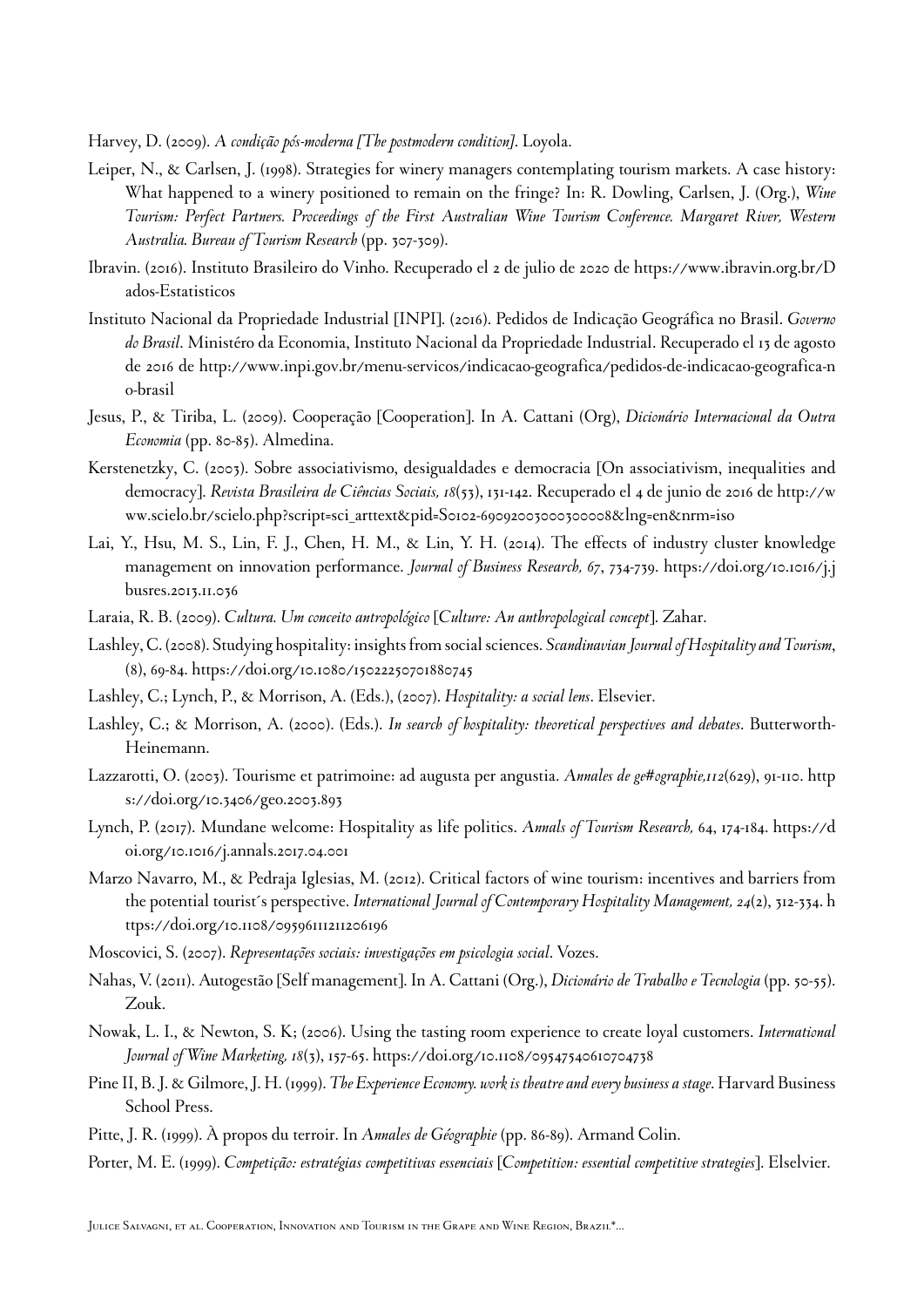- <span id="page-13-8"></span>Quadri-Felitti, D., & Fiore, A. M; (2012. Experience economy constructs as a framework for understanding wine tourism. *Journal of Vacation Marketing, 18*(1), 3-15. <https://doi.org/10.1177/1356766711432222>
- <span id="page-13-10"></span>Roberts, L., & Sparks, B; (2006). Enhancing the wine tourism experience: the customers viewpoint. In J. Carlsen, S. Charters (Eds.), *Global Wine Tourism. Research, Management & Marketing* (pp. 47-55). CAB International.
- <span id="page-13-0"></span>Ribeiro, C. M. P.J. (2002). *Festa e identidade: como se fez a festa da uva* [*Party and identity: how was the grape party made?*]. Educs.
- <span id="page-13-16"></span>Ribeiro, L.G. (2006). Antropologias Mundiais: para um novo cenário global na antropologia [World Anthropologies: towards a new global scenario in anthropology]. *Revista Brasileira de Ciências Sociais,21*(60), 147-185.<https://doi.org/10.1590/S0102-69092006000100009>
- <span id="page-13-2"></span>Rigo, A. S. (2006). *Capital social, desenvolvimento local e stakeholders* [*Social capital, local development and stakeholders*] (disertación de maestria). Universidade Federal de Pernambuco, Recife.
- <span id="page-13-6"></span>Sanders, D; (2004). Wine tourism and regional development: a case study of the Margaret River wine region - Western Australia. In J. Carlsen, S. Charters (Org.), International Wine Tourism. *International Wine Tourism Conference.* Margaret River, Western Australia, Perth: Vineyard Publications.
- <span id="page-13-5"></span>Shyrock, A. (2012). Breaking hospitality apart: Bad hosts, bad guests, and the problem of sovereignty. *Journal of the Royal Anthropological Institute, 18*(s1), S20-S33.<https://doi.org/10.1111/j.1467-9655.2012.01758.x>
- <span id="page-13-17"></span>Schlüter, R. (2003). *Gastronomia e Turismo* [*Gastronomy and Tourism*]. Aleph.
- <span id="page-13-13"></span>Schumpeter, J. A. (1997). *Teoria do desenvolvimento econômico: uma investigação sobre lucros, capital, crédito, juro e ciclo econômico* [*Theory of economic development: an investigation of profits, capital, credit, interest and economic cycle*]. Tradução de Maria Sílvia Possas. Nova Cultural.
- <span id="page-13-7"></span>Simeon, R., & Sayeed, L. (2011). Examining the online wine tourism experience of California wineries. *International Journal of Online Marketing, 1*(1), 24-40.<https://doi.org/10.4018/ijom.2011010103>
- <span id="page-13-9"></span>Silva, F. F. A; (2016). Wine tourists in Chile: segmentation and behavior. *Revista Turismo em Análise,27*(3), 474-499. <http://dx.doi.org/10.11606/issn.1984-4867.v27i3p474-499>
- <span id="page-13-12"></span>Telfer, D. (2000). Tastes of Niagara: building strategic alliances between tourism and agriculture, *International Journal of Hospitality and Tourism Administration, 1*, 71-88. [https://doi.org/10.1300/J149v01n01\\_05](https://doi.org/10.1300/J149v01n01_05)
- <span id="page-13-11"></span>Telfer, D. J. (2001). Strategic alliances along the Niagara wine route. *Tourism Management, 22*(1), 21-30. [https://doi](https://doi.org/10.1016/S0261-5177(00)00033-9) [.org/10.1016/S0261-5177\(00\)00033-9](https://doi.org/10.1016/S0261-5177(00)00033-9)
- <span id="page-13-4"></span>Tonini, H., & Lavandoski, J. (2011). Enoturismo: experiências e sensações no Vale dos Vinhedos – RS [Wine tourism: experiences and sensations in Vale dos Vinhedos – RS]. *Turismo em Análise, 22*(1), 25-43. [https://do](https://doi.org/10.11606/issn.1984-4867.v22i1p25-43) [i.org/10.11606/issn.1984-4867.v22i1p25-43](https://doi.org/10.11606/issn.1984-4867.v22i1p25-43)
- <span id="page-13-14"></span>Tidd, J., Bessant, J., & Pavitt, K. (2005). *Managing innovation: Integrating technological, market and organizational change*.3ra edición. John Wiley & Sons.
- <span id="page-13-3"></span>Thomazi, S. (2006). *Cluster de Turismo: Introdução ao estudo de arranjo produtivo local* [*Cluster of Tourism: Introduction to the study of local productive arrangement*]. Aleph.
- <span id="page-13-15"></span>Tristão, Hm., Oprime, Pc., Jugend, D., & Silva, SL. (2013). Innovation in industrial clusters: a survey of footwear companies in Brazil. *Journal of Technology Management & Innovation, 8*(3), 45-56. [https://doi.org/10.4067/S071](https://doi.org/10.4067/S0718-27242013000400005) [8-27242013000400005](https://doi.org/10.4067/S0718-27242013000400005)
- <span id="page-13-1"></span>Valduga, V. (2011). *Raízes do turismo no território do vinho: Bento Gonçalves e Garibaldi-1870 a 1960 (RS/Brasil*) [*Roots of tourism in the territory of wine: Bento Gonçalves and Garibaldi-1870 to 1960 (RS / Brazil*] (tesis para el programa de posgrado en Geografía). Universidade Federal do Rio Grande do Sul.